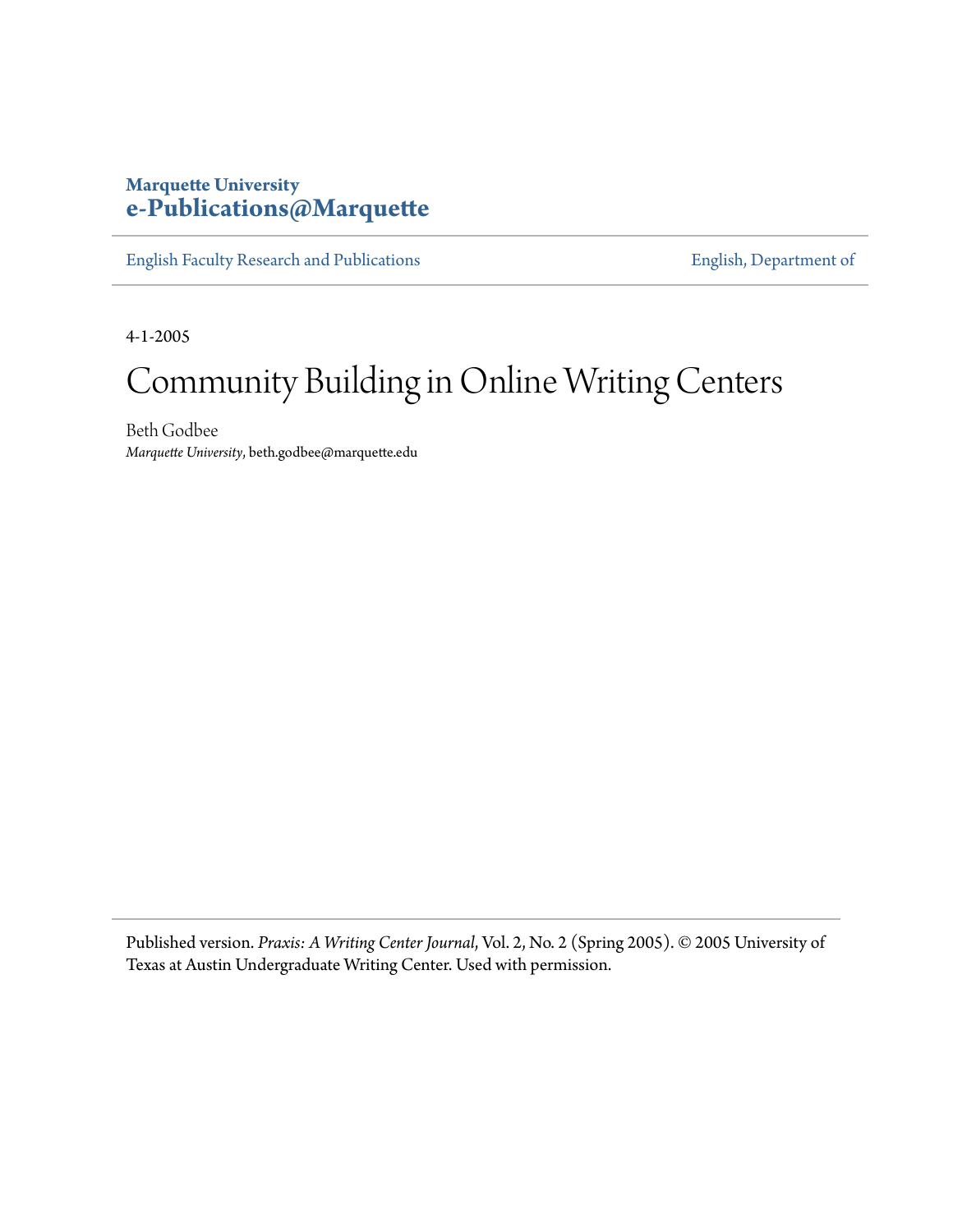## COMMUNITY BUILDING IN ONLINE WRITING CENTERS

## Beth Godbee

Being without power for over eight hours (and counting), I am acutely aware of the impact of technology upon my life. Aside from my general apprehensions about the loss of heat, the upcoming cold shower, and the possibility that my food may spoil, I miss my computer the most. Composing by hand is a task too unfamiliar to describe; yet, I find comfort in its possibilities. When all else fails, I can still write. With the simple tools of pen, paper, and sunlight, I settle down to record my thoughts. I know that writing by hand will endure because while computers provide one method for composition, they do not replace the practical process of handwriting.

Similarly, I do not worry that online writing environments will make writing centers obsolete. When we think of online tutorials, we must remember they are a related but separate entity from the face-toface conferencing that characterizes writing center work. Certainly online tutorials can enhance and expand current writing center work, but only if we promote new tutoring practices that encourage composition, collaboration, and most importantly, community. The idea of online community resembles what M. Jimmie Killingsworth calls "global communities"—-networks of people stretching across time and space to locate writers with shared "special interests," or similar views. Online Writing Labs (OWLs) can create global communities by helping writers connect with one another to form networks of people. In an effort to promote online community building, this article describes community-centered reasons for establishing electronic writing environments and then proposes tutoring practices that may better facilitate online, or global, communities.

We must consider not only how and when to use technology but also why to use it. With reflective and critical use, we can ensure that computer conferencing promotes democratic means for education. Our goal, as with all tutoring practice, must be "to extend privilege to communication over isolation, collaboration over competition, and change over tradition" (Selfe 120). We can extend privilege by using online tutorials to promote equity, blur the lines between producers and consumers of text, encourage the social nature of composition, and decentralize writing centers. Online writing environments may provide for more equitable education as they allow a diverse student population to access their services and

give voice to students who are traditionally marginalized or silenced in class discussions.

If OWLs increase student access (Selfe), participation (Lanham), collaboration (Hobson), and diversity (Flores), then they may provide opportunities for more egalitarian educational practices. Increased access and equity lead to a broader community of involved participants who speak online even as they are silenced elsewhere. By "filtering out the customary clues of social and sexual hierarchy" (Lanham xiv), electronic spaces can allow for more balanced contributions by all students, especially those ignored because of race, class, gender, or other identity markers. Online environments, therefore, allow marginalized groups the opportunity to make cultural and intellectual contributions to their writing communities, contributions that require dominant groups to think more broadly and inclusively.

While promoting equity, online writing environments might also minimize the difference between producers and consumers of text. By inviting more people to write and then critique online texts, "computers may help us broaden our notions of authorship, readership, and interpretation" (Selfe 122). The online composition process, then, makes the text mutable, invites change, and allows writing to be shaped by readers and writers alike (Selfe 128; Handa 128-129). In comparison to readers of traditional documents, readers of electronic text feel more deeply connected with the writing because it is changing and changeable.

Also, in contradiction to the Romantic idea of the solitary writer composing alone, electronic writing environments acknowledge the way students learn from and write with one another as well as with and against other texts. The goal of online tutorials, then, resembles the goal of broader neighborhood communities: opportunity for members (writers or citizens) to form networks for collaborative work. As writers work together to produce socially constructed texts, they engage in conversation and make meaning together. Perhaps this has always been the intention of academic research and writing. Peter Carino looks into the Latin roots of the word "citation" and finds "city" and "citizen" at the center of what we do (191). Composition efforts that allow students to cite each other's ideas further the notion of community that is evoked in the academic language we use still today.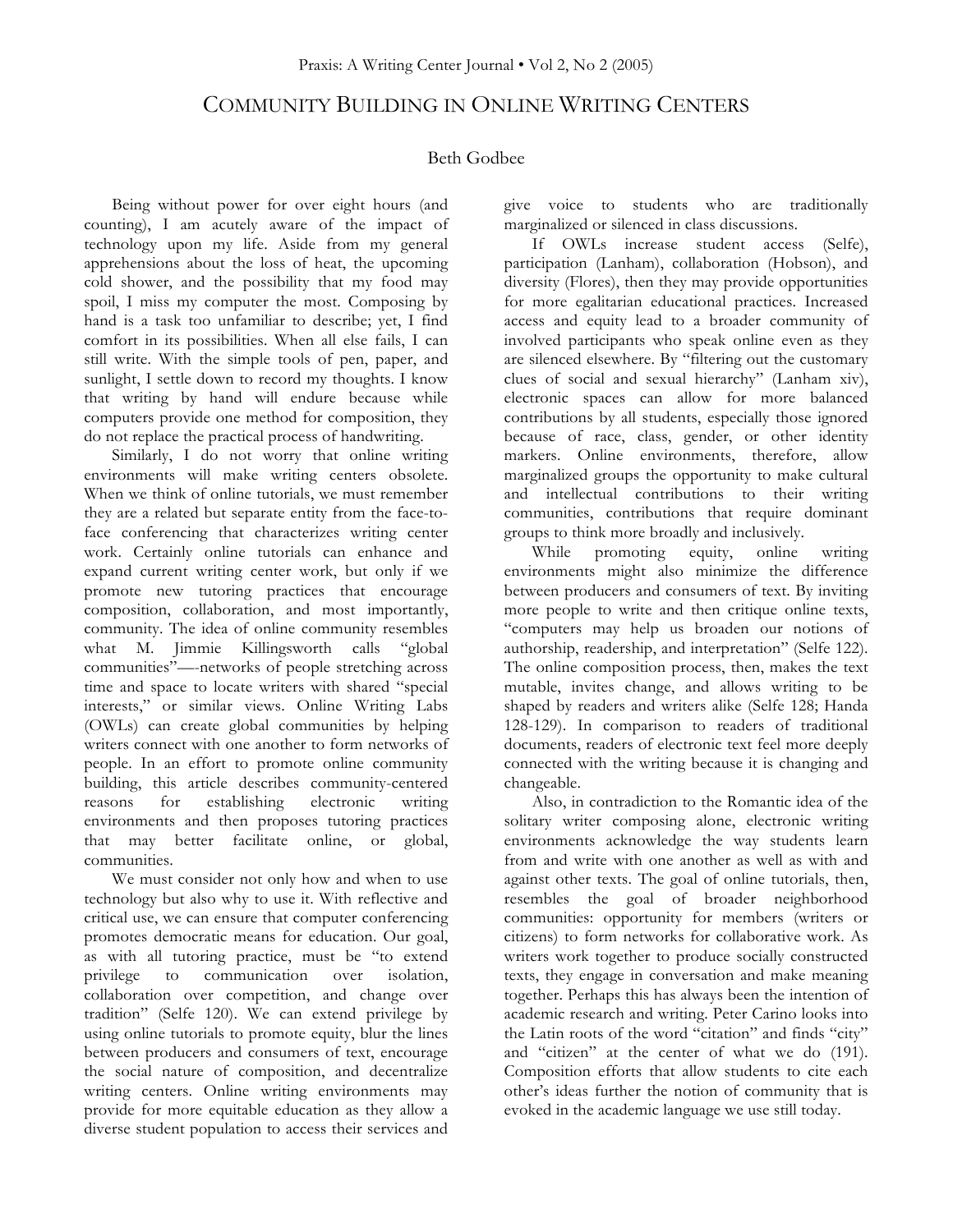As writing centers move online, they become "places without walls" that allow conferencing and conversation about writing to occur anywhere and anytime writing actually takes place (Gardner 75). Historically, the issue of physical space—-where the writing center is located on campus-has created much debate. These debates continue over whether the center should have one location or many, how the physical space should be arranged , and how environments can be made more conducive to composition and community (Healy 542; Burmester). OWLs help writing centers move beyond a single sense of location and "makes the 'Your place or mine?' question obsolete'' (Healy 544).

Simultaneously, by decentralizing writing centers, we acknowledge students' multiple community memberships. We recognize that many students are also concerned with paying taxes, working full-time, supporting their families, and participating in neighborhood or work communities (Gardner 75). Online tutoring extends academic services to populations otherwise disenfranchised by traditional locations and times of operation.

Computer conferencing has the potential to be open-ended and student-centered. We, therefore, must envision formats for online conferencing that will allow every student a voice to engage in dialogue with others. Flexibility and adaptability, which are fundamental to writing center work, should allow us to conceive of new conferencing arrangements; learning should be constructed "one-on-one, group-to-group, and case-by-case" (Cummins 203).

With that said, it is not enough to replicate conference structures from face-to-face tutorials. Writers cannot simply ask questions and wait at their computer terminals for tutors to give directions. Synchronous chat systems, which are interactive and real-time, allow "students and tutors [to] converse electronically, view a draft onscreen, and/or share files and references with one another as they collaborate" (Harris and Pemberton 532). It makes sense for conferencing to happen synchronously. Yet, we must design methods for students and tutors to view drafts and make collaborative modifications. We must move away from the current model that limits interactions to one writer and one tutor.

Irene Clark offers new ways to think about collaborative online tutoring when she considers how tutors can assume active roles in helping students identify and interact with quality electronic resources. By functioning as larger workshops or small-group sessions, online conferences help students learn keyboarding, research skills, and database navigation. OWLs can provide students the opportunity to "navigate various information sources" with multiple tutors and writers evaluating sources and proposing ideas synchronously (Clark 566). Tutors and students can meet in libraries, collaborate on Internet searches, and mutually learn from the research process. Online conferencing should allow groups of students to huddle around computer terminals, talking about ideas as they type out responses. Likewise, groups of tutors might work together as they electronically interact with students.

It is easier to envision how communities of online writers form when we conceive of online conferencing as larger groups working together. Chat rooms facilitate multiple, simultaneous conversations about writing. Tutors and students remain anonymous to blur the distinction of tutors providing knowledge and students asking the questions. All members of the online writing community engage in dialogue and make suggestions. Writers could develop new texts collaboratively and then cite these electronic texts in their papers. Perhaps electronic composition will even change the types of assignments teachers currently assign. We could move toward composition that is more collaboratively and socially constructed and that will likely challenge the status quo.

Just as people fear that computers will replace handwritten text, tutors and directors worry that technology will threaten the community we seek to develop in writing centers. Electronic resources can, however, help to create community among writing center folk in the same way that we can create new and more equitable communities among writers in our colleges and universities. Activities such as posting to the Wcenter listserv, attending online conferences, and chatting on MOOs with other tutors and directors increase the interconnectedness among people who work in writing centers (Inman and Sewell xxvii).

Moreover, the various electronic forums for discussing and composing text accomplish the basic goal of tutoring--engaging with writers in their process (i.e., we must write to talk online). To make online tutoring effective, we should develop new practices that match the environment and context of conferencing. Creating group tutorials and space for collaborative writing is the beginning of work in this direction, so that we can continue to network our OWLs in ways that promote community building.

Works Cited